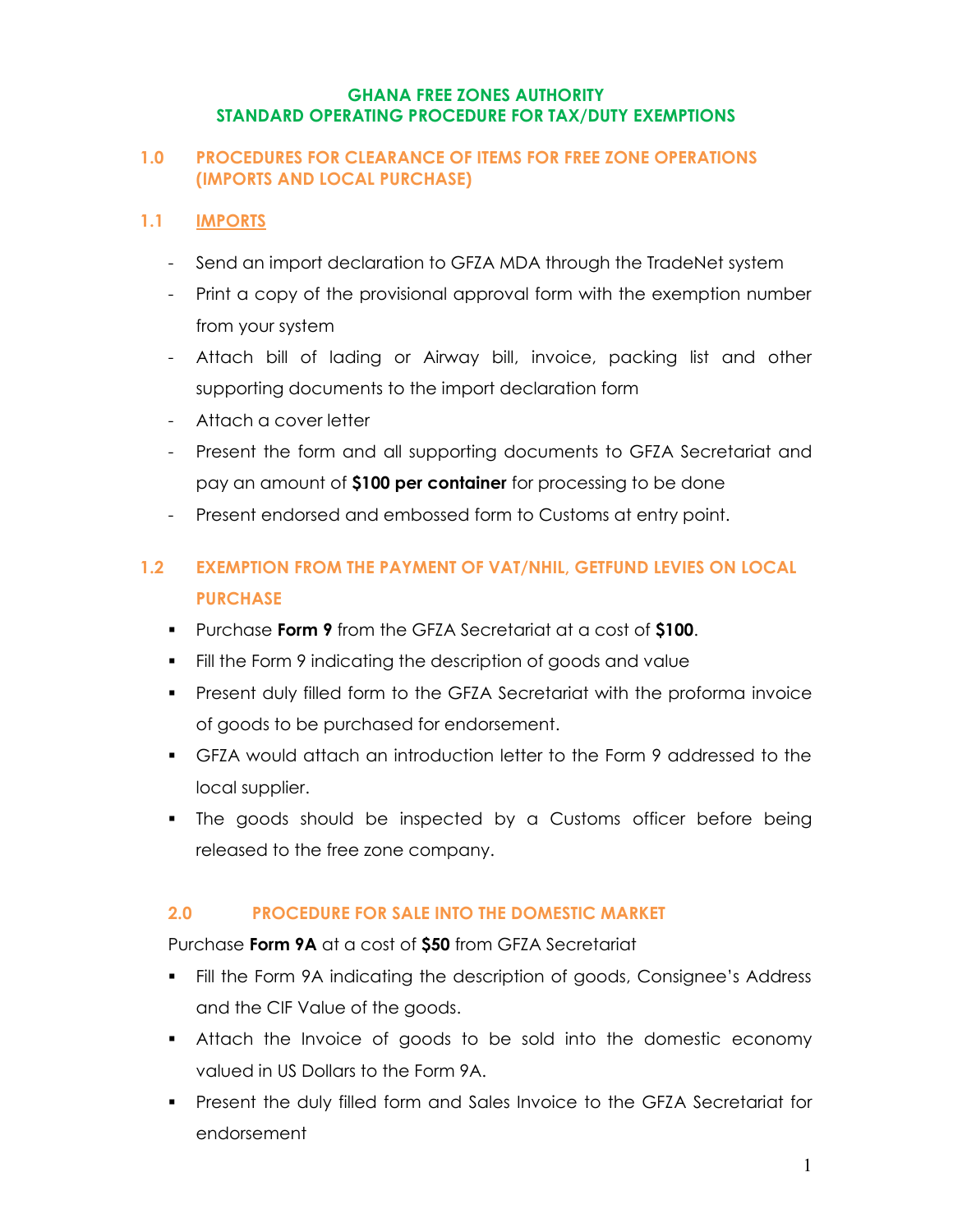- The endorsed documents should then be sent to the appropriate Customs office for tax assessment on the goods
- The Customs officer inspects the goods to ensure that they tally with what has been indicated on the form 9A and invoice before released onto the local economy.

# **3.0 EXEMPTION FROM THE PAYMENT OF TAX ON UTILITIES**

- Purchase **Form 9B** at a cost of **\$400** from the GFZA Secretariat.
- The form should be filled clearly indicating utility meter number and payment point (electricity, water and telephone).
- GFZA then forwards the Application to Domestic Tax Division of GRA to exempt the FZE from the payment of VAT/NHIL, GETFUND levies on the utility
- The exemption is granted annually

# **4.0 VEHICLE EXEMPTION**

- Present an application letter and an invoice from the Supplier of the vehicle to GFZB for approval
- When approved, you purchase **Form 9D** from the GFZA Secretariat

|  | Vehicles up to 2000cc (Eg. Forklift, Trailer etc.) | $-$ US\$200.00 |
|--|----------------------------------------------------|----------------|
|--|----------------------------------------------------|----------------|

- o Pick-Ups, Trucks and Mini Buses  **US\$1,500.00**
- o 4x4 Vehicles -**US\$3,000.00**
- o Registration of Vehicle fee-**US\$600.00**

**NB**. There is no more exemptions for Salon Cars

- The form should be filled clearly indicating the type of vehicle and chassis number.
- Present duly filled form with necessary supporting documents to the GFZA Secretariat for endorsement.
- Present endorsed form to Customs at entry point.

# **5.0 EXEMPTION FROM THE PAYMENT OF VAT ON SERVICES**

- Purchase **Form 9E** from the GFZA Secretariat at a cost of **\$50**.
- Fill the Form 9E indicating the description of services and value
- Present duly filled form to the GFZA Secretariat with the proforma invoice of services to be purchased for endorsement.